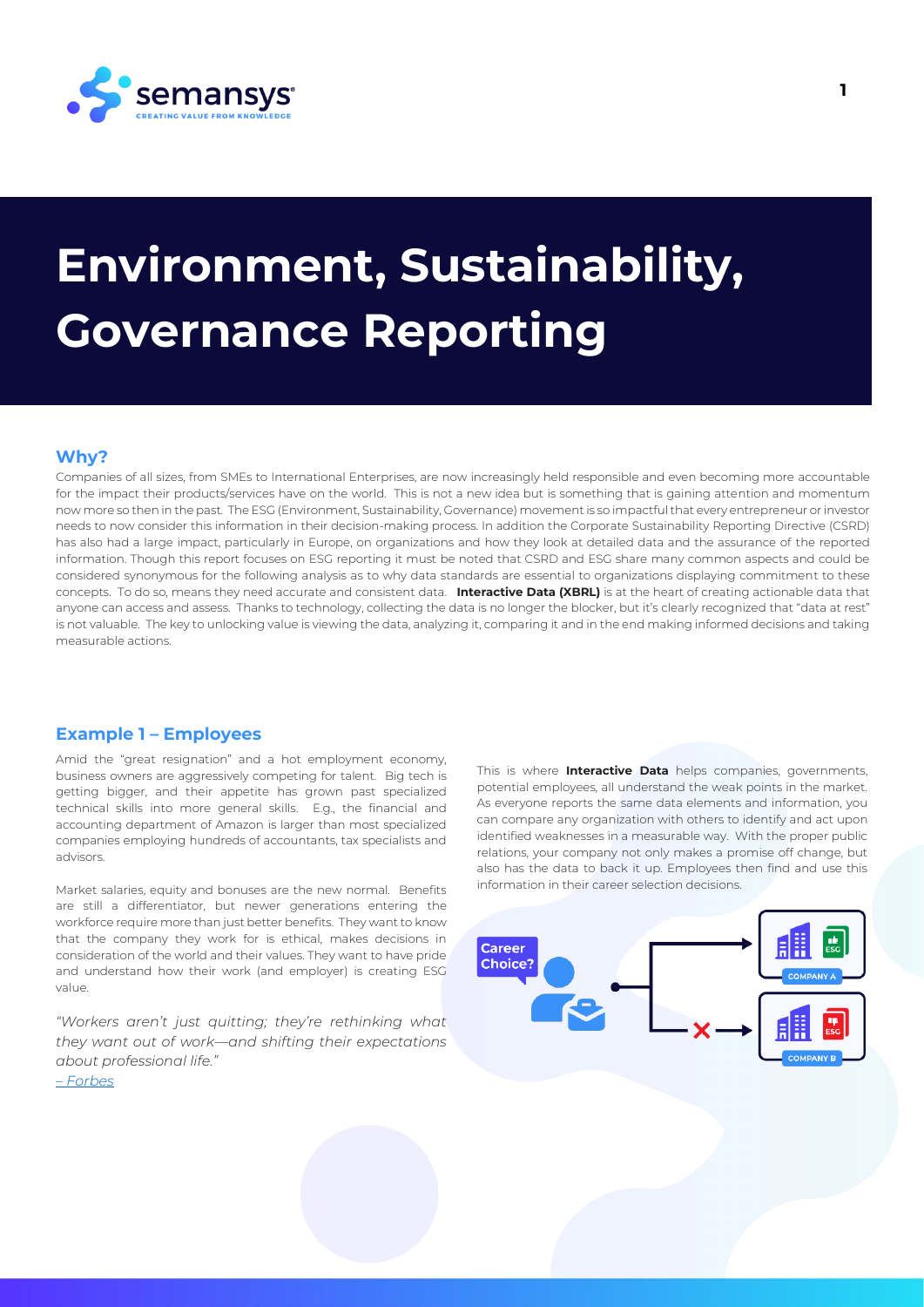

#### **Example 2 – Investing**



While investment portfolios focused on certain niches exist today now you have another opportunity to evaluate your portfolio in the long term.

In general, Environmental, Social, Governance activities within a company shouldn't be an afterthought, but instead ingrained in the company processes. Companies that do this early are often the companies that are forward thinking. Just look at the companies acting on climate change rather than reacting to public opinion as an example of forward thinkers versus reactors. As an investor it's important to know how a company handles all aspects of the ESG spectrum. Does this company consider the environment when selecting suppliers? Do they ensure to consider their social responsibility to their employees and customers? Do they make decisions in a sustainable way not only for the company, but for the industry and the world?

Investors need all the data possible to make these decisions. In the current state, the companies are reporting this information in a caseby-case basis in a variety of formats. This pushes the burden to the external observer of the data to understand and compare the different formats, different data, different metrics, etc. These inconsistencies can lead to investors making bad investments based on inaccurate data.

*'''Of course, investors have been voicing concerns about sustainability for several decades. But not until recently have they translated their words into action. Most of the investment leaders in our study described meaningful steps their firms are taking to integrate sustainability issues into their investing criteria."* 

*[-Harvard Business Review](https://hbr.org/2019/05/the-investor-revolution)*

Learning from the Netherlands, the government/regulatory body there established a Standard Business Reporting requirement **(Interactive Data)**. It used an effective private <> public industry coordination to A) provide a central location and access to data and B) lower the cost of filing data for organizations by establishing a market for business reporting tools.

Now building upon that foundation, they're at the forefront of refining old and establishing new regulatory requirements which companies can implement quickly and effectively. This allows the government to move quickly in addressing new concerns that the citizenry (where shareholders and investors sit) request.

## **Example 3 – Entrepreneurs and Businesses**

There's always a fear within entrepreneurs that with transparency on numbers may come insights that the competition can leverage to their advantage. The reverse is equally important that the same entrepreneur can also take advantage of the data. However traditionally the barrier to entry is considered high. Without more ESG data being requested and currently this data is often not at the core of business operations. Company and entrepreneurs and executives struggle with the feeling of "results are important, how you got there, not so much".

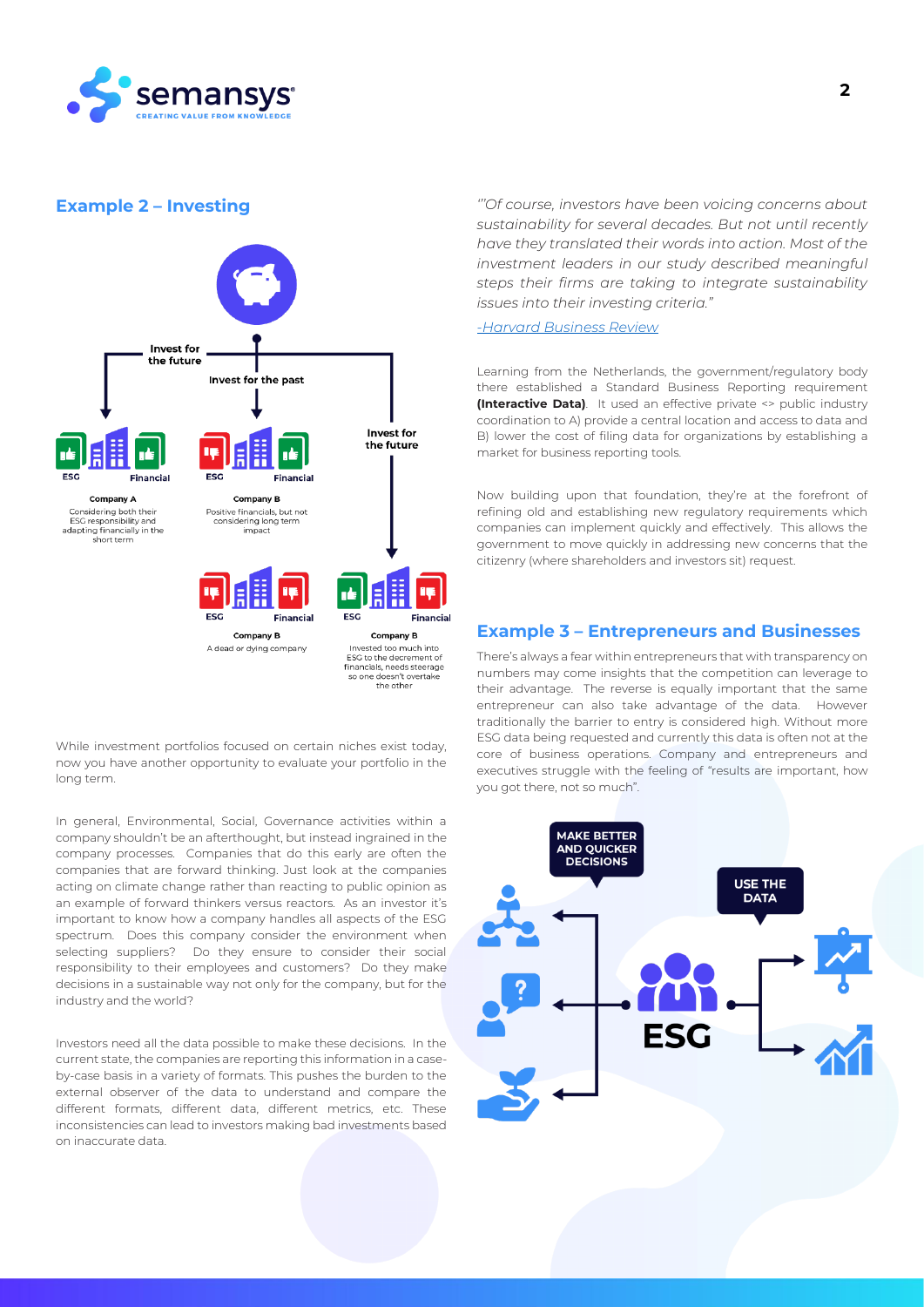

However, these two perspectives are quickly changing in a rapidly changing economically competitive environment. To adapt, the smart executives are getting accurate real-time dashboards and comparison points to make their decisions. The first step is to convert their data to Interactive Data. This is enabled through XBRL taxonomies which is the best practice standard of business reporting. Once the data parameters are qualified (standard and accurate), then the data can be compared with pools of other qualified data. This comparison is a key measure both internally to the organization as well as externally to the organization to keep up with the changes competitors are taking in environmental, societal and governance.

*"According to research by Deutsche Bank, which evaluated 56 academic studies, companies with high ratings for environmental, social, and governance (ESG) factors have a lower cost of debt and equity; 89 percent of the studies they reviewed show that companies with high ESG ratings outperform the market in the medium (three to five years) and long (five to ten years) term."* 

#### *[-McKinsey](https://www.mckinsey.com/~/media/McKinsey/Business%20Functions/Sustainability/Our%20Insights/Profits%20with%20purpose/Profits%20with%20Purpose.ashx)*

The key is starting with a tool and ensuring that tool has access to the right data for your case. Often these tools are considered "out of a company's budget", but that's no longer the case as independent service vendors have been developing upon these Interactive Data standards for over 10-15 years which has resulted in lowering the price for everyone.

# **What are the First Steps?**

Firstly, you need to define the data you want to collect. Based on experience, the best case is to start simple and start with the business. Think in terms of 10-15 fields that won't be considered a burden for the companies. Now to make this step easier, in ESG there are a variety of different initiatives that already have defined a taxonomy. It's easy to leverage these existing taxonomies by extending or adapting them for your use cases so you don't have to re-invent the wheel. Don't worry about getting stuck with this dataset either, often these data sets are updated year over year with changes to suit the evolving constituency requests.

Secondly once you have an idea of data you want to start collecting you need to establish a small manageable pilot group where the required reporting is important. The ideal persona is "first adopters" that are eager to get involved and learn as they're going and not afraid of technology. Give this small group a reliable tool and a good support and service organization to help them through the first implementation. This ensures that it's not just adding pain but making sure they're part of the process to reduce their burden and make this easy. Once they are familiar and integrated into the process, they and all stakeholders (Government, Employees, Investors, Industry, etc.) will be yielding true value from the **Interactive Data.**



#### **Now What?**

Once you have a starting point on the data you want to collect, let the software vendors take it from here. Using XBRL certified technologies is key to reaching the goal of having **Interactive Data**. Proper integration of your taxonomy that follows the XBRL standard ensures portability and efficiency between different modules and tools. Depending on your selected tool, this means you can immediately have a form ready for organizations to enter the data. The data (machine readable) can be validated and then even rendered in different formats for people to view or transfer data. This is in essence the whole process of **Interactive Data** and why it is so important to realize, this levels the playing field for all organizations, creates transparent, reliable, secure, and standardized data that anyone can submit or access via proven XBRL software and processes.

Most government/regulatory bodies have established a public and centralized database of the information collected by the government. This level of transparency is the norm now. Which also means that the data is available for vendors to use in creating analytic tools. Imagine a world where you can take your reported information and compared it to your competitors. You would be able to use it to A) make decisions to make sure you're competitive moving forward and B) highlight your selling points that your competition can't match. In addition, people trying to find you (employees, customers, investors) have access to the same data you do to make decisions at the important intersection of corporate sustainability and financial health.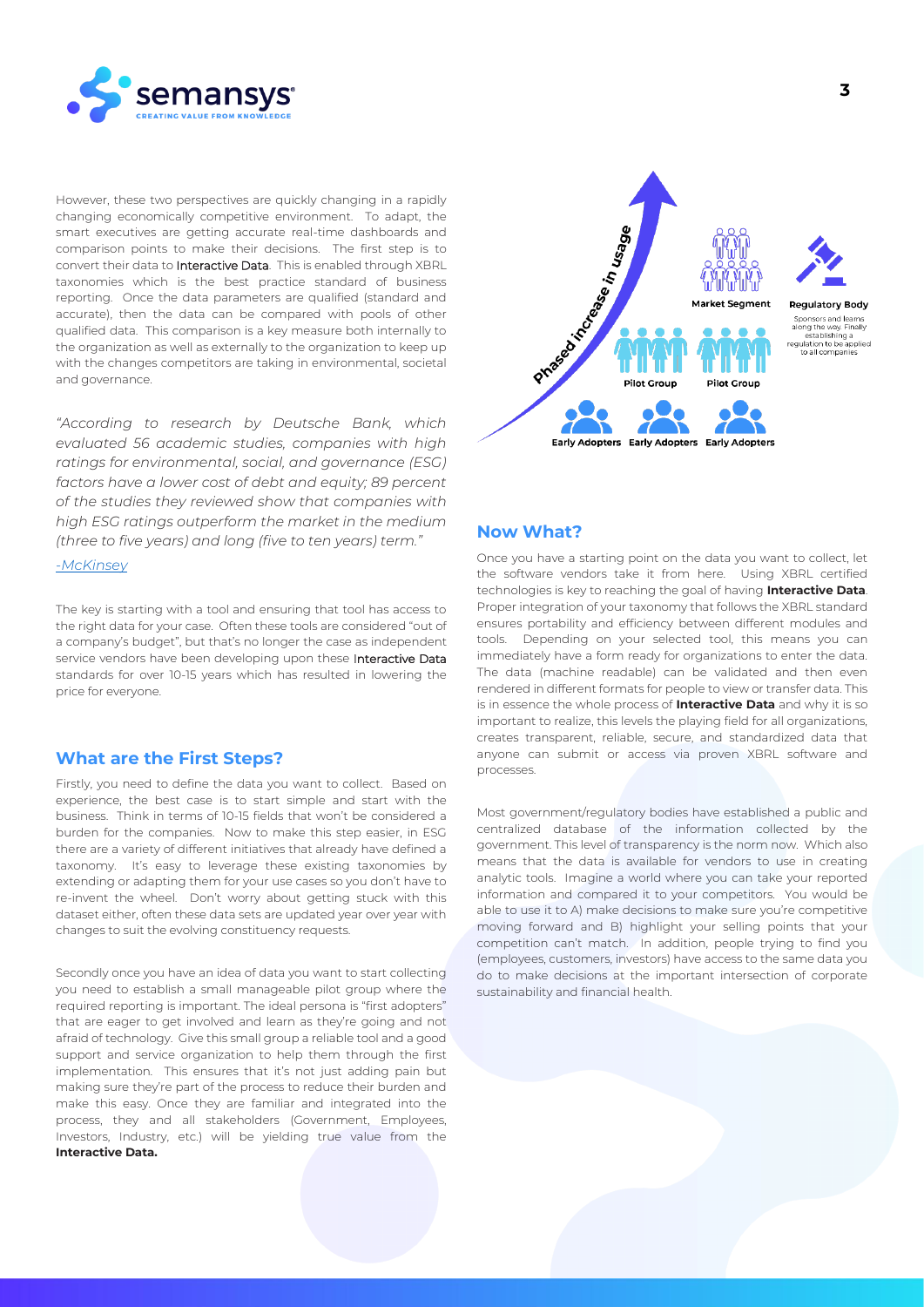

# **The Standard Business Reporting Netherlands Use Case**

The Netherlands is the premier example in the world on establishing and implementing **Interactive Data** via the SBR program that benefited all groups involved (regulatory bodies, investors, consumers, software vendors, and companies).

The regulatory bodies started early and simple. They're now at their 16th revision of the taxonomy and it fulfills multiple different agency requirements. Updates are done in coordination with the private industry (software vendors and supporting service provider companies) to minimize the impacts as well as communicate well in advance to the companies. These operational benefits have reduced duplicate and incorrect filings from companies by over 50%. The regulatory bodies have more direct access to data to use and guide the government in policy decisions.

There was a clear boundary between the regulatory body and private industry. The private industry would provide the tools necessary for companies to submit business reports and the government would make the taxonomy publicly accessible. The APIs created by the government would be publicly accessible and secured. A small private industry established themselves and evolved together. Through the years, the costs lowered through competition and innovation. We even saw enterprise custom solutions and services developed for higher requirements than those dictate by regulatory requirements.

Finally, companies benefited greatly from access to this **Interactive Data**. Yes, they had an initial burden of reporting, but their accountants and auditors could support them as subject matter experts. Enabling these accountants and auditors with efficient tools from the software vendors also dropped the time necessary to the point of automation. With automation, it led to less errors and discrepancies during the process. That's where the industry stands today, with a consistent set of machine-readable data (XBRL) is fully automated with technology doing the heavy lifting of validation, rendering and delivery making it efficient and giving more confidence for all parties involved.

*"This is not science fiction. It's already happening in the Netherlands, where, through the Standard Business Reporting program, the Dutch tax authority, lead business regulator, and statistical agency have adopted consistent data formats across their different reporting regimes. This means Dutch companies can comply with tax, business, and statistical reporting requirements automatically and electronically, using the same data." [-Rob Kuipers](https://www.datacoalition.org/dutch-government-envisions-business-reporting-in-zero-clicks/)*

# **The future is not the data, but how you use the data**

The most important lesson learned, especially in regulatory reporting is that the data collected sitting there provides no value. You must make the data accessible and interactive for all stakeholders. This is the holy grail in the business reporting industry and more relevant than ever in ESG reporting.

Companies often find themselves doing business with different companies, in different countries, to different industries and with various globally located resources. This situation changes often, at some points month to month on a global scale in time. While tracking all of this movement and data this was insurmountable in the past, it's no longer the case with just a little pre-work and good usage of standards already established for **Interactive Data.**